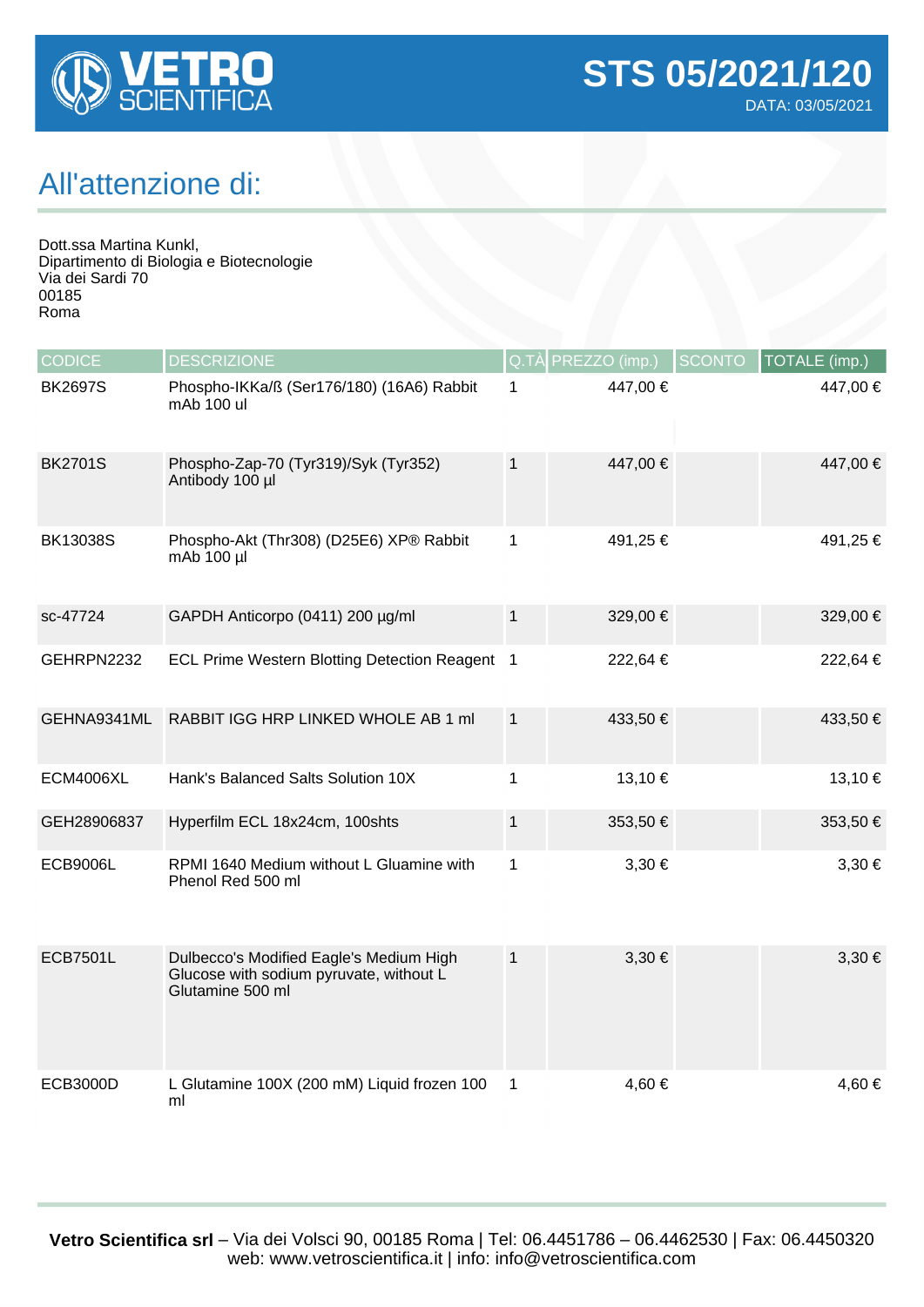

**STS 05/2021/120**

DATA: 03/05/2021

| <b>CODICE</b>   | <b>DESCRIZIONE</b>                                                                                       | Q.TA         | PREZZO (imp.) | <b>SCONTO</b> | TOTALE (imp.) |
|-----------------|----------------------------------------------------------------------------------------------------------|--------------|---------------|---------------|---------------|
| <b>ECS0180L</b> | FBS South America origin EU Approved 500 ml 1<br>lotto EUS00AY                                           |              | 96,00 €       |               | 96,00€        |
| LOBE17161E      | Trypsin Versene (EDTA) Mix (1X) Lonza 100 ml 1                                                           |              | 7,19€         |               | 7,19€         |
| GR690160        | TISSUE CULTURE FLASK, 50 ML, 25 CM <sup>2</sup> ,<br><b>STE</b>                                          | $\mathbf{1}$ | 76,80 €       |               | 76,80 €       |
| GR677180        | TC-PLATE, 48 WELL, STERILE WITH LID, IND 1                                                               |              | 132,00 €      |               | 132,00 €      |
| GR657160        | TC-PLATE 6 WELL, STERILE WITH LID,<br><b>SINGL</b>                                                       | $\mathbf{1}$ | 101,00 €      |               | 101,00 €      |
| <b>TC1015</b>   | Primo EZ tubes 15ml PP conical Centr.<br>Re-sealable bags 500pz                                          | 1            | 47,58 €       |               | 47,58€        |
| TC1050          | Primo EZ tubes 50ml PP conical Centr.<br>Re-sealable bags 500pz                                          | $\mathbf{1}$ | 59,17€        |               | 59,17€        |
| EPS10N          | Primo Pet pre-sterilized 10ml individually<br>packed 4x50pz                                              | 1            | 21,96€        |               | 21,96 €       |
| EPS05N          | Primo Pet pre-sterilized 5ml individually pack<br>4x50pz                                                 | $\mathbf{1}$ | 20,74 €       |               | 20,74 €       |
| EPSPE4530       | Primo Syr Filters PES 0.45um 30mm Diameter - 1<br>45pcs                                                  |              | 31,72€        |               | 31,72 €       |
| <b>EUR.800</b>  | Rotolo carta asciugamani 800 strappi                                                                     | 1            | 12,00 €       |               | 12,00 €       |
| GR120180        | TUBE, 4,5 ML, PS, 12,4/75 MM, ROUND<br>BOTTOM, TWO-POSITION VENT STOPPER,<br>CLEAR, STERILE, 25 PCS./BAG | 1            | 244,30 €      |               | 244,30 €      |
| GR662160        | TC-PLATE 24 WELL, STERILE WITH LID, IND. 1                                                               |              | 105,00 €      |               | 105,00 €      |

**Vetro Scientifica srl** – Via dei Volsci 90, 00185 Roma | Tel: 06.4451786 – 06.4462530 | Fax: 06.4450320 web: www.vetroscientifica.it | info: info@vetroscientifica.com